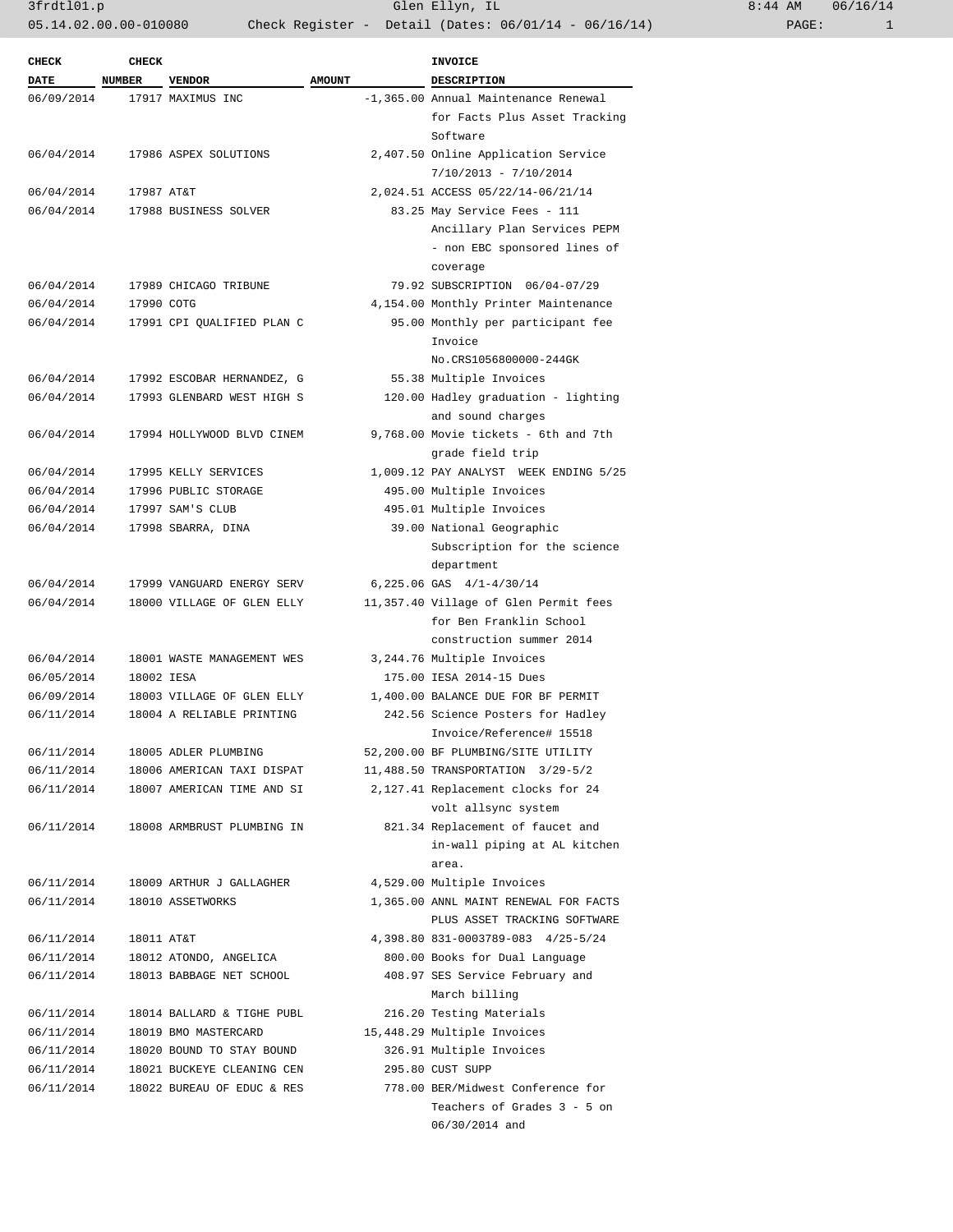| <b>CHECK</b> | <b>CHECK</b>  |                            |               | <b>INVOICE</b>                         |
|--------------|---------------|----------------------------|---------------|----------------------------------------|
| <b>DATE</b>  | <b>NUMBER</b> | <b>VENDOR</b>              | <b>AMOUNT</b> | <b>DESCRIPTION</b>                     |
|              |               |                            |               | 07/01/2014/Alsip, IL                   |
| 06/11/2014   |               | 18023 C ACITELLI HEATING & |               | 1,987.00 Multiple Invoices             |
| 06/11/2014   |               | 18024 CADENCE OCCUPATIONAL | 360.75        |                                        |
|              |               |                            |               |                                        |
|              |               |                            |               |                                        |
|              |               |                            |               |                                        |
|              |               |                            |               |                                        |
| 06/11/2014   |               | 18025 CARE OF TREES        |               | 750.00 Multiple Invoices               |
| 06/11/2014   |               | 18026 CONCEPT WIRELESS COM |               | 1,395.00 Walkie Talkies                |
| 06/11/2014   |               | 18027 CONNECTIONS DAY SCHO |               | 4,530.96 May Tuition for D41 Student   |
| 06/11/2014   |               | 18028 CORRECT ELECTRIC     |               | 825.50 Multiple Invoices               |
| 06/11/2014   |               | 18029 CROWTHER ROOF& SHEET |               | 1,175.00 Roof repairs @ Hadley over    |
|              |               |                            |               | LMC                                    |
|              |               |                            |               |                                        |
| 06/11/2014   |               | 18030 CULLIGAN WATER CONDI |               | 110.00 CONSOLE RENTAL MAY              |
| 06/11/2014   |               | 18031 DAILY HERALD         |               | 34.00 SUBSCRIPTION 6/14-7/11           |
| 06/11/2014   |               | 18032 DIST #44, BD OF ED   |               | 2,315.00 HOMELESS TRANSPORATION        |
| 06/11/2014   |               | 18033 DIVERSIFIED OFFICE C |               | 381.00 MAY CUSTODIAL SERV              |
| 06/11/2014   |               | 18034 DUPAGE SECURITY SOLU |               | 957.55 Labor and repairs to replace    |
|              |               |                            |               | door lock set at Hadley, also          |
|              |               |                            |               | repaired were the front doors          |
|              |               |                            |               | panic bars, and to re-key              |
|              |               |                            |               | locks on the MDF to limit              |
|              |               |                            |               | access.                                |
| 06/11/2014   | 18035 EAI     |                            |               | 971.63 4/17/2014 school supplies       |
| 06/11/2014   |               | 18036 ELIM CHRISTIAN SERVI |               | 5,484.33 April Tuition for D41 Student |
|              |               |                            |               | Invoice #145246                        |
| 06/11/2014   |               | 18037 FAST SIGNS           |               | 240.57 Wildcat Banner Text: Hadley     |
|              |               |                            |               | Jr. High "Home of the                  |
|              |               |                            |               | Wildcats" with Wildcat logo            |
| 06/11/2014   |               | 18038 FASTGOLF USA LLC     |               | 899.00 2 Fastgolf tournament sets      |
|              |               |                            |               | and extra clubs                        |
| 06/11/2014   |               | 18039 FITNESS FINDERS      |               | 166.45 May 22 field day                |
| 06/11/2014   |               | 18040 FOLLETT LIBRARY RESO |               | 789.65 Multiple Invoices               |
| 06/11/2014   |               | 18041 FOLLETT SCHOOL SOLUT |               | 839.76 Multiple Invoices               |
| 06/11/2014   |               | 18042 FOX VALLEY FIRE & SA |               | 120.50 Semi-Annual maintenance on      |
|              |               |                            |               | ANSULEX fire protection                |
|              |               |                            |               | system                                 |
| 06/11/2014   | 18043 FOC     |                            |               | 26,307.00 Multiple Invoices            |
| 06/11/2014   |               | 18044 FRANCZEK RADELET & R |               | 268.97 GLENBARD PTAB APRIL             |
| 06/11/2014   |               | 18045 FRONTLINE PLACEMENT  |               | 8,128.20 Glen Ellyn School District 41 |
|              |               |                            |               | - July 1, 2014-June 30, 2015           |
|              |               |                            |               | - AESOP Services                       |
|              |               |                            |               |                                        |
| 06/11/2014   |               | 18046 GIANT STEPS          |               | 3,727.80 June Tuition for two District |
|              |               |                            |               | 41 students                            |
| 06/11/2014   |               | 18047 GLENDALE LAKES GOLF  |               | 1,531.44 125 Hors d' Oeuvres Package   |
|              |               |                            |               | for End of the Year                    |
|              |               |                            |               | Recognition Event held May             |
|              |               |                            |               | 21, 2014                               |
| 06/11/2014   |               | 18048 GLOBAL COMPLIANCE NE |               | 750.00 Unlimited Tutorials: This       |
|              |               |                            |               | package allows staff                   |
|              |               |                            |               | unlimited access to as many            |
|              |               |                            |               | of the online HR, OSHA and             |
|              |               |                            |               | Professional Development               |
|              |               |                            |               | tutorials (including any new           |
|              |               |                            |               | tutorials developed during             |
|              |               |                            |               | your license period) for a             |
|              |               |                            |               |                                        |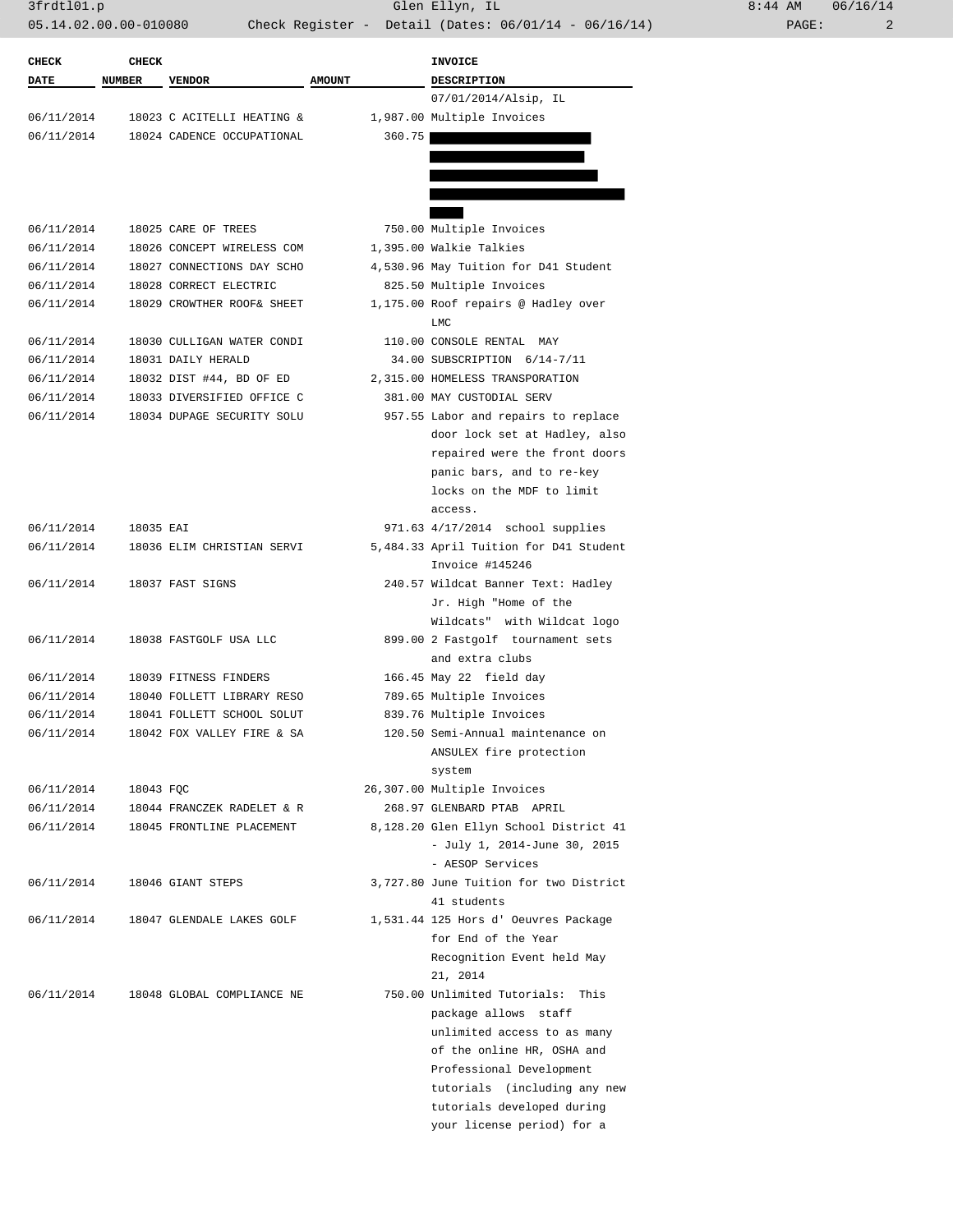| CHECK       | <b>CHECK</b>  |                            |               | <b>INVOICE</b>                                         |
|-------------|---------------|----------------------------|---------------|--------------------------------------------------------|
| <b>DATE</b> | <b>NUMBER</b> | <b>VENDOR</b>              | <b>AMOUNT</b> | <b>DESCRIPTION</b>                                     |
|             |               |                            |               | complete 12 months.                                    |
|             |               |                            |               | $(7/1/14-6/30/15)$                                     |
| 06/11/2014  |               | 18049 GRAINGER INC, W W    |               | 396.34 Multiple Invoices                               |
| 06/11/2014  |               | 18050 HEALTH MANAGEMENT SY |               | 55.44 EAP Services rendered June 1                     |
|             |               |                            |               | $-30, 2014$                                            |
| 06/11/2014  |               | 18051 HEINEMANN            |               | 139.56 Multiple Invoices                               |
| 06/11/2014  |               | 18052 HEINEMANN            |               | 43.72 PRIS Folders                                     |
| 06/11/2014  |               | 18053 HERFF JONES          |               | 3,009.31 Multiple Invoices                             |
| 06/11/2014  |               | 18054 HOUGHTON MIFFLING RE |               | 5,912.50 Larson Big Ideas Student                      |
|             |               |                            |               | Journals                                               |
| 06/11/2014  |               | 18055 HUMANEX VENTURES     |               | 5,597.00 Teacher Style Profile Builder                 |
|             |               |                            |               | Subscription Renewal July 1,                           |
|             |               |                            |               | 2014-June 30, 2015                                     |
| 06/11/2014  |               | 18056 ICE MOUNTAIN SPRING  |               | 118.34 FG MAY WATER                                    |
| 06/11/2014  |               | 18057 IDENTITRONICS C/O BA |               | 251.38 Badge and clips for                             |
|             |               |                            |               | construction workers' IDs                              |
| 06/11/2014  |               | 18058 ILLINOIS ASSN OF SCH |               | 37.00 Invoice # 039021-039557 Board                    |
|             |               |                            |               | President and Superintendent                           |
|             |               |                            |               | professional materials                                 |
| 06/11/2014  |               | 18059 JOSTENS              |               | 3,602.89 2013-2014 Hadley yearbook                     |
| 06/11/2014  |               | 18060 KELLY SERVICES       |               | 912.66 PAY ANALYST WEEK ENDING 6/01                    |
| 06/11/2014  |               | 18061 LAW, JENNIFER        |               | 50.00 REIMBURSE-PROF ORG MEMBERSHIP                    |
| 06/11/2014  |               | 18062 LECTORUM PUBLICATION |               | 1,545.80 Foreign Language Books                        |
| 06/11/2014  |               | 18063 LEN'S ACE HARDWARE   |               | 42.15 ASST SUPP                                        |
| 06/11/2014  |               | 18064 LITTLE FRIENDS INC   |               | 1,314.30 June Tuition for D41 student                  |
| 06/11/2014  |               | 18065 LUPE LLOYD & ASSOCIA |               | 2,500.00 Professional Development for                  |
|             |               |                            |               |                                                        |
|             |               |                            |               | Dual Language                                          |
| 06/11/2014  |               | 18066 MACNEAL SCHOOL       |               | 2,154.18 May Tuition for D41 Student                   |
| 06/11/2014  |               | 18067 MAIL N STUFF         |               | 22.42 POSTAGE AND SUPPLIES                             |
| 06/11/2014  |               | 18068 MAROUS & COMPANY     |               | 4,800.00 PTAB appraisal report Invoice<br>$#14 - 104D$ |
| 06/11/2014  |               | 18069 MARQUARDT SCHOOL DIS |               | 205, 543.33 Multiple Invoices                          |
| 06/11/2014  |               | 18070 MC MASTER-CARR SUPPL |               | 24.57 CONDENSER & EVAPORATOR FIN                       |
|             |               |                            |               | COMB                                                   |
| 06/11/2014  |               | 18071 METRO PROFESSIONAL P |               | 5,117.51 Multiple Invoices                             |
| 06/11/2014  |               | 18072 MIDWEST COMPUTERS PR |               | 26,158.00 Document Cameras for All                     |
|             |               |                            |               | Schools                                                |
| 06/11/2014  |               | 18073 NARDELLA, MICHELE    |               | 101.56 Reimbursement for Classroom                     |
|             |               |                            |               | Incentives MIP at Ben                                  |
|             |               |                            |               | Franklin M Nardella                                    |
| 06/11/2014  |               | 18074 NATIONAL SCHOOL PROD |               | 262.94 Supplies for Foreign Language                   |
| 06/11/2014  |               | 18075 NEDSRA               |               | 495.00 Pre-k field trips                               |
| 06/11/2014  |               | 18076 NEWBRIDGE EDUCATL PU |               | 1,083.13 Multiple Invoices                             |
| 06/11/2014  |               | 18078 OFFICE DEPOT         |               | 1,897.10 Multiple Invoices                             |
| 06/11/2014  |               | 18079 OLIVE GROVE LANDSCAP |               | 10,823.38 Multiple Invoices                            |
|             |               | 18080 PALOS SPORTS INC     |               | 798.29 Multiple Invoices                               |
| 06/11/2014  |               |                            |               |                                                        |
| 06/11/2014  |               | 18081 PEPPER, J W & SONS   |               | 286.19 Multiple Invoices                               |
| 06/11/2014  |               | 18082 PPG ARCHITECHURAL FI |               | 413.12 Multiple Invoices                               |
| 06/11/2014  |               | 18083 PYONE, CHO           |               | 731.25 Translating                                     |
| 06/11/2014  |               | 18084 QUINLAN & FABISH MUS |               | 1,888.00 Purchase used Bassoon for<br>band             |
| 06/11/2014  |               | 18085 RAPID RIBBONS        |               | 7.50 Lost 3rd place ribbon from                        |
|             |               |                            |               | Hadley Invite track meet                               |
| 06/11/2014  |               | 18086 ROSCOE CO            |               | 423.08 Multiple Invoices                               |
| 06/11/2014  |               | 18087 ROYAL PUBLISHING     |               | 140.00 Invoice # HA60137 2014 IESA                     |
|             |               |                            |               | Wrestling Championship Ad                              |
|             |               |                            |               |                                                        |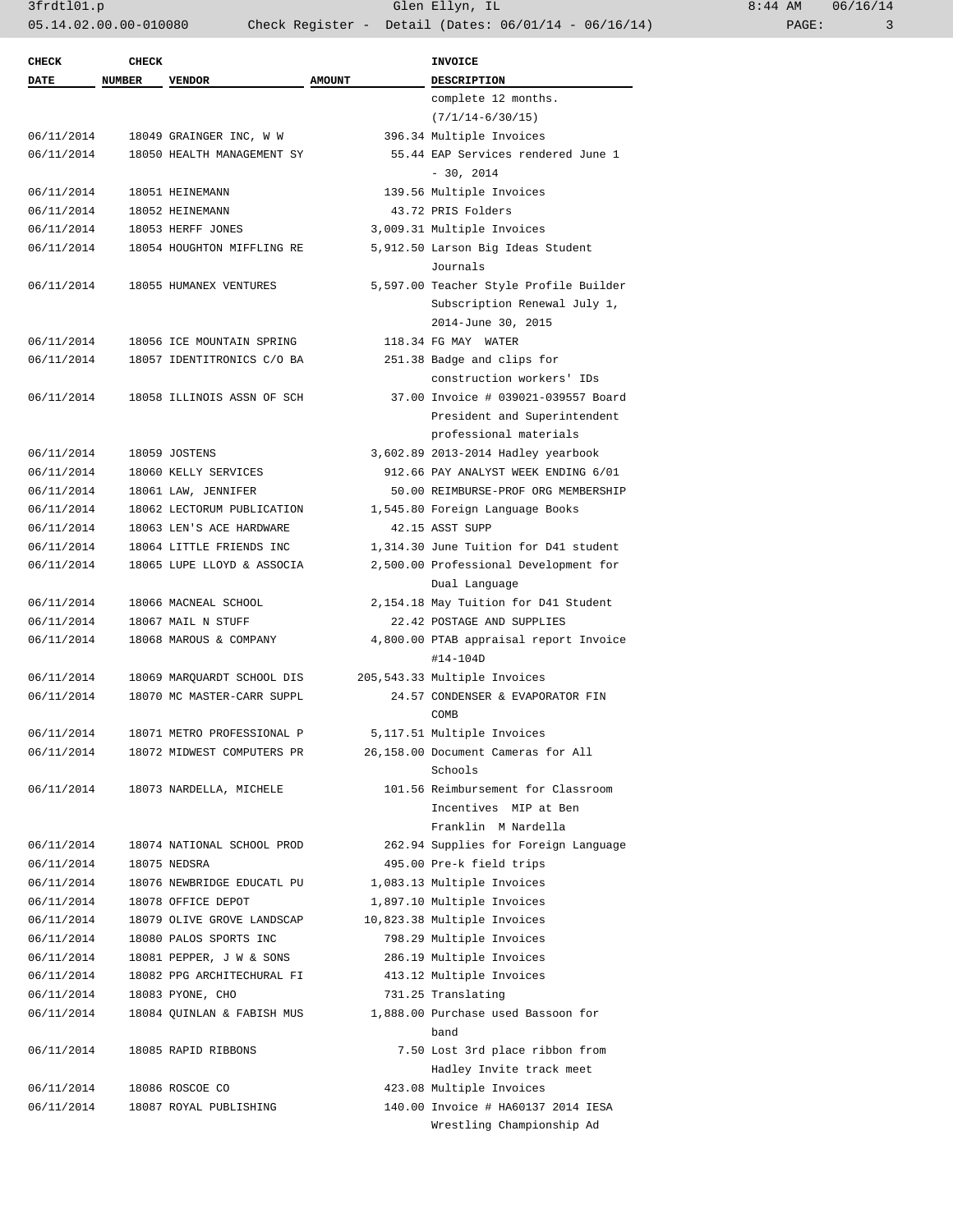3frdtl01.p Glen Ellyn, IL 8:44 AM 06/16/14 05.14.02.00.00-010080 Check Register - Detail (Dates: 06/01/14 - 06/16/14)

| <b>CHECK</b>                   | <b>CHECK</b>  |                                           |               | <b>INVOICE</b>                         |
|--------------------------------|---------------|-------------------------------------------|---------------|----------------------------------------|
| <b>DATE</b>                    | <b>NUMBER</b> | <b>VENDOR</b>                             | <b>AMOUNT</b> | <b>DESCRIPTION</b>                     |
| 06/11/2014                     |               | 18088 SCHOOL PERCEPTIONS L                |               | 1,590.00 Invoice # 1903 - District     |
|                                |               |                                           |               | Survey Project - Phase 3               |
|                                |               |                                           |               | Results and presentation at            |
|                                |               |                                           |               | the District                           |
| 06/11/2014                     |               | 18089 SCHOOL SPECIALTY                    |               | 2,713.89 Multiple Invoices             |
| 06/11/2014                     |               | 18090 SCHOOL SAFETY SOLUTI                |               | 1,303.74 Custom window shades for AL   |
|                                |               |                                           |               | school                                 |
| 06/11/2014                     |               | 18091 SEPTRAN INC                         |               | 56,060.70 Multiple Invoices            |
| 06/11/2014                     |               | 18092 SKYWARD INC                         |               | 302.50 Billable Support Hours to       |
|                                |               |                                           |               | Assist with Configuring SMTP           |
|                                |               |                                           |               | services for Gmail                     |
| 06/11/2014                     |               | 18093 SOCCER INNOVATIONS                  |               | 88.20 1/4 inch corner flag             |
| 06/11/2014                     |               | 18094 STAPLES ADVANTAGE                   |               | 134.07 Multiple Invoices               |
| 06/11/2014                     |               | 18095 SUTTON, SAMANTHA                    |               | 135.00 Reimburse Samatha Sutton        |
|                                |               |                                           |               | (Hadley Staff) for plaque              |
|                                |               |                                           |               | engraving                              |
| 06/11/2014                     |               | 18096 THE SEWING ROOM                     |               | 263.00 Yearly sewing machine           |
|                                |               |                                           |               | maintenance - FACS account #           |
|                                |               |                                           |               | 11252                                  |
| 06/11/2014                     |               | 18097 TIGERDIRECT.COM                     |               | 910.76 Multiple Invoices               |
| 06/11/2014                     |               | 18098 TREETOP PUBLISHING                  |               | 192.50 Student Project Bare Books      |
|                                |               |                                           |               | for Kardas/Carmichael/Luczak           |
| 06/11/2014                     |               | 18099 UNISOURCE GREAT LAKE                |               | 4,296.80 Multiple Invoices             |
| 06/11/2014                     |               | 18100 US GAMES INC                        |               | 292.48 PE Equipment purchase towards   |
|                                |               |                                           |               | credit applied to our account          |
| 06/11/2014                     |               | 18101 VALOR TECHNOLOGIES I                |               | 7,995.00 Asbestos Abatement project at |
|                                |               |                                           |               | Lincoln school removing                |
|                                |               |                                           |               | asbestos from pipe fittings.           |
| 06/11/2014                     |               | 18102 VERIZON WIRELESS                    |               | 484.87 CELL PHONES 4/27-5/26           |
| 06/11/2014                     |               | 18103 VILLAGE OF GLEN ELLY                |               | 4,890.32 Multiple Invoices             |
| 06/11/2014                     |               | 18104 VILLAGE OF GLEN ELLY                |               | 13,700.73 BUILDING PERMIT FOR FOREST   |
|                                |               |                                           |               | GLEN                                   |
| 06/11/2014                     |               | 18106 XEROX CORP                          |               | 2,274.30 Multiple Invoices             |
| 06/13/2014                     |               | 18107 AFLAC                               |               | 49.46 Multiple Invoices                |
| 06/13/2014                     |               | 18108 AFSCME                              |               | 2,252.96 Multiple Invoices             |
| 06/13/2014                     |               | 18109 GC SERVICES, L.P.                   |               | 255.25 Payroll accrual                 |
| 06/13/2014                     | 18110 SDU     |                                           |               | 1,092.09 Multiple Invoices             |
| 06/13/2014                     |               | 18111 TOM VAUGHN, CHAPTER                 |               | 282.50 Payroll accrual                 |
|                                |               | 06/04/2014 201300676 EFLEX GROUP          |               | 451.26 HRA - monthly administration    |
|                                |               |                                           |               | fee - June 2014 Invoice                |
|                                |               |                                           |               | #193101                                |
| 06/04/2014 201300677 T H I S   |               |                                           |               | 6,298.50 THIS Fund payment June 2014   |
|                                |               | 06/13/2014 201300678 GLEN ELLYN EDUCATION |               | 533.45 Payroll accrual                 |
| 06/13/2014 201300682 T H I S   |               |                                           |               | 16,894.35 Multiple Invoices            |
|                                |               | 06/13/2014 201300683 TEACHERS RETIREMENT  |               | 100,987.76 Multiple Invoices           |
| 06/13/2014 201300684 WAGEWORKS |               |                                           |               | 5,499.16 Multiple Invoices             |
|                                |               | 05/30/2014 201300732 ILLINOIS DEPT OF REV |               | 48,396.42 Multiple Invoices            |
|                                |               | 05/30/2014 201300733 INTERNAL REV SERVICE |               | 184,993.80 Multiple Invoices           |
|                                |               | 06/13/2014 201300735 THE OMNI GROUP       |               | 36,646.62 Multiple Invoices            |
|                                |               | 06/09/2014 201300741 EDUCATIONAL BENEFIT  |               | 414,366.84 AD&D, Dental, Life and      |
|                                |               |                                           |               | Medical June 2014                      |

Totals for checks 1,407,684.97